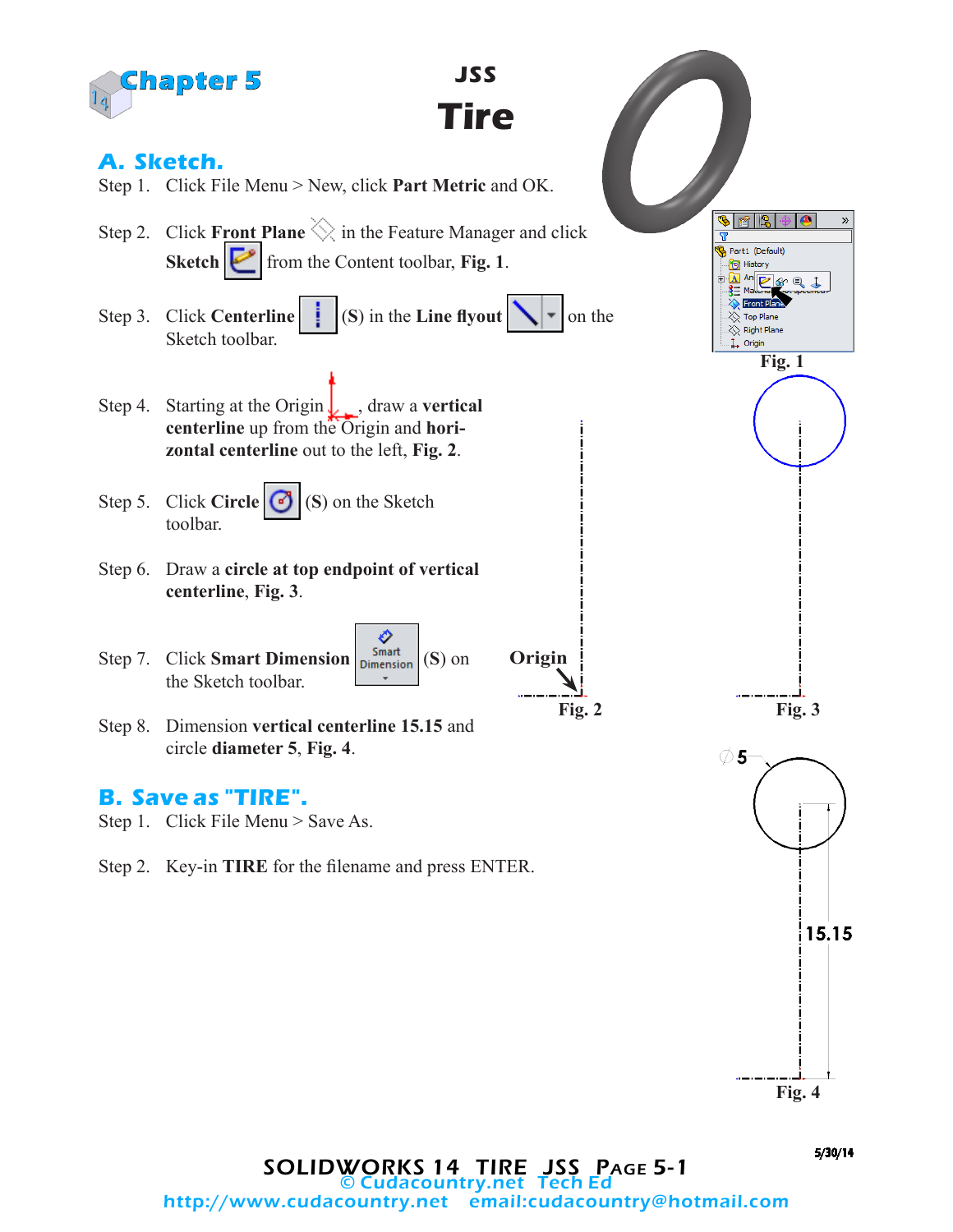## **C. Revolved Boss/Base.**

Step 1. Click **Features Features** on the Command Manager toolbar.



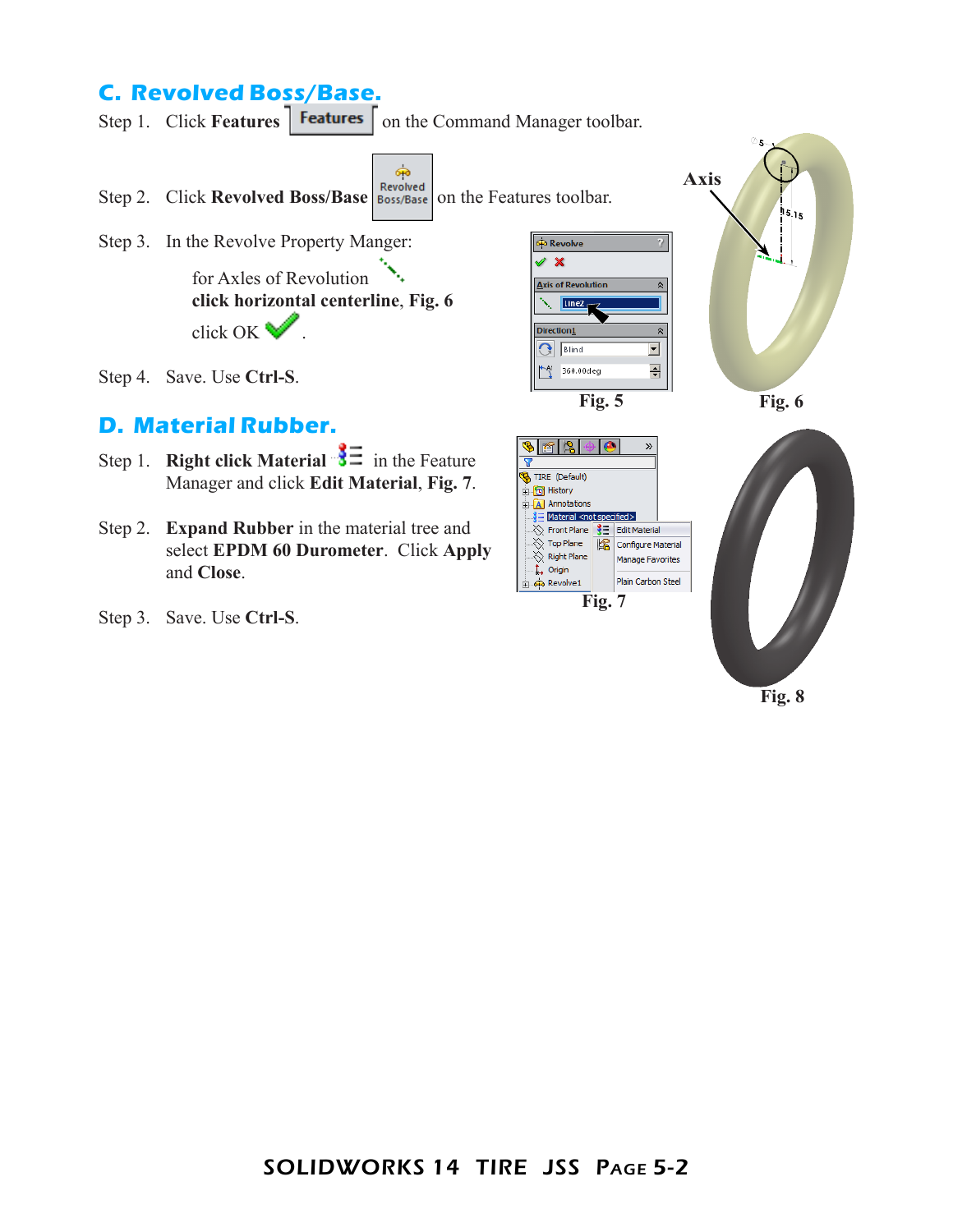SOLIDWORKS 14 TIRE JSS PAGE 5-3